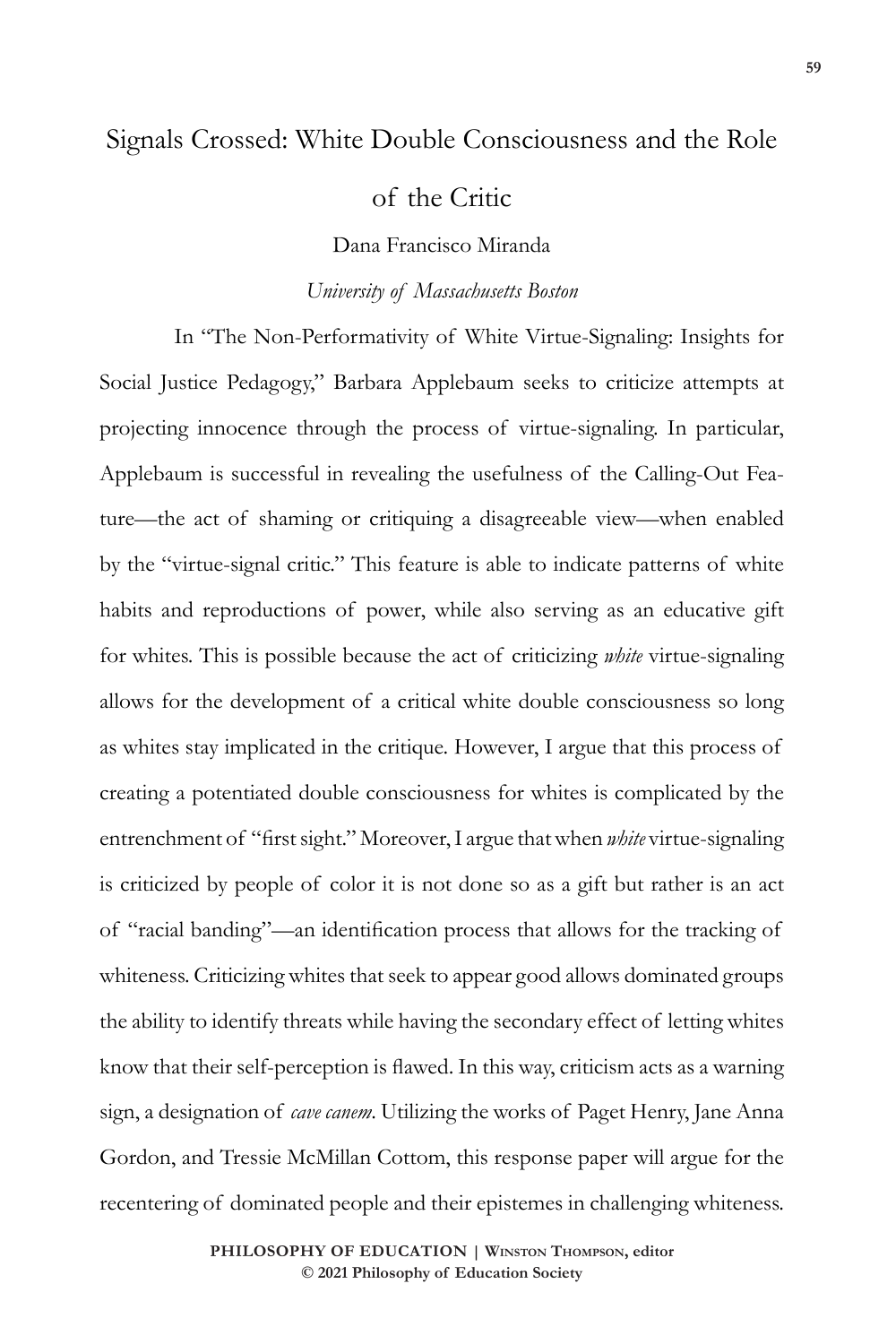The act of virtue-signaling itself is rightly criticized by Applebaum. In particular, white virtue-signaling or performative allyship is condemned for its shielding effects insofar as "white virtue-signaling obstructs the need for considering one's complicity in racism."1 However, white virtue-signaling cannot be isolated as a singular event, but instead must be seen as part of a wider set of practices that shields whiteness from challenge. However, if this type of signaling is challenged, does this mean that the virtue-signal critic can also be ironically charged with signaling? Is the critic susceptible to being called out by detractors or even being subjected to the Hypocrisy Feature—wherein virtuous words fail to match up with actions? For Applebaum, this worry is short-lived. In unjust situations, virtue-signaling critique can be educative insofar as this process reveals the negative effects produced through whiteness. In fact, Applebaum argues that the white virtue-signal critic is possibly immune from charges of signaling and hypocrisy: "The white virtue-signal critic may not be virtue-signaling but rather exposing how power reproduces itself."<sup>2</sup> The critic reveals how white supremacy is reproduced through good intentions and the projecting of innocence.

**Volume 77 Issue 3** On these points, I agree with Applebaum. However, I also want to more intently focus on the *positionality* of the white virtue-signal critic and the meaning of their criticism. Applebaum argues: "The virtue-signal critic is a gift to white people. People of color should not be expected to be virtue-signal critics and to insist they do this labor is not only exploitive but another iteration of privilege. However, when they do, white people should listen carefully as the message is something to be grateful for."3 Under this view, white virtue-signal critiques, particularly when they are done by a person of color, are educative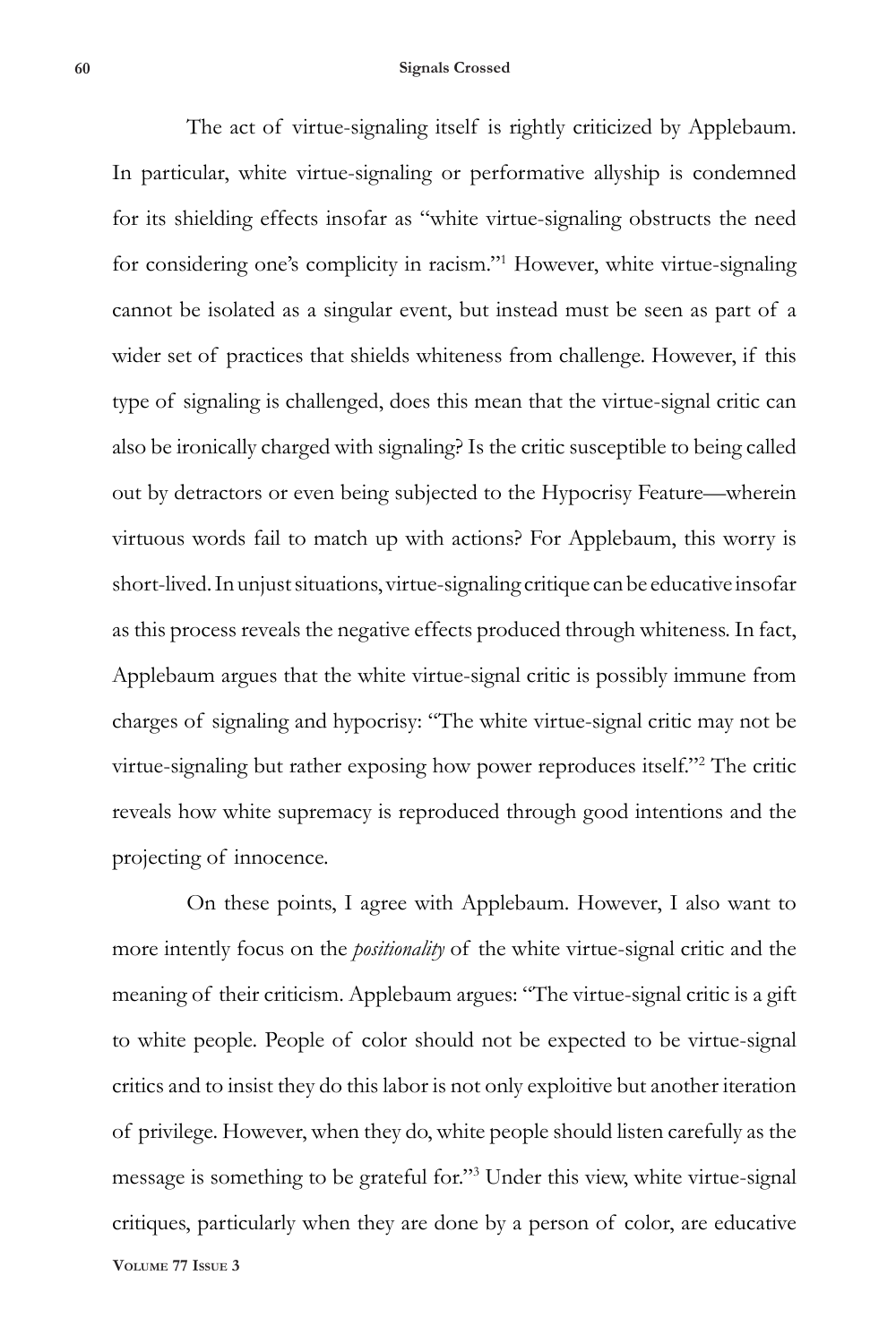insofar as it allows for critical white double consciousness to be cultivated. Yet is such cultivation the meaning, intention, or side-effect of these positioned criticisms?

In analyzing whether potentiated white double consciousness is a gift of white virtue-signal criticism one has to deal with the entrenchment of "first sight." To begin, Applebaum relies on Linda Martín Alcoff's formulation of white double consciousness: "For whites, or any dominant group, double consciousness involves coming to see themselves through both the dominant and the nondominant lens, and recognizing the latter as a critical corrective truth."4 In order for whites to inhabit the critique, they must actively combat willful ignorance. Whites must be less confident that their own interpretations of the social world are accurate and acknowledge that less-dominantly situated knowers are in possession of critical corrective truths. Yet, white double consciousness is also distinct from "double consciousness." Namely, for whites, a split consciousness develops from the non-oppressive perception of marginalized groups and secondly, it is more dependent upon external indicators, since internal lenses are "exclusively dependent" on dominant frameworks.<sup>5</sup> That being said, these distinctions do not prevent white virtue-signal criticisms from being effective.

However, the works of Paget Henry and Jane Anna Gordon reveal that "double consciousness" is a much more complicated phenomenon. It can be un-potentiated or potentiated and its perceptual parameters can involve first sight, second sight, and third sight. These insights are not recognized in white double consciousness. To begin, "double consciousness" or "second sight" is the capability of seeing oneself as through "the eyes of the white other." This external view can not only contradict with one's internal valuations, but it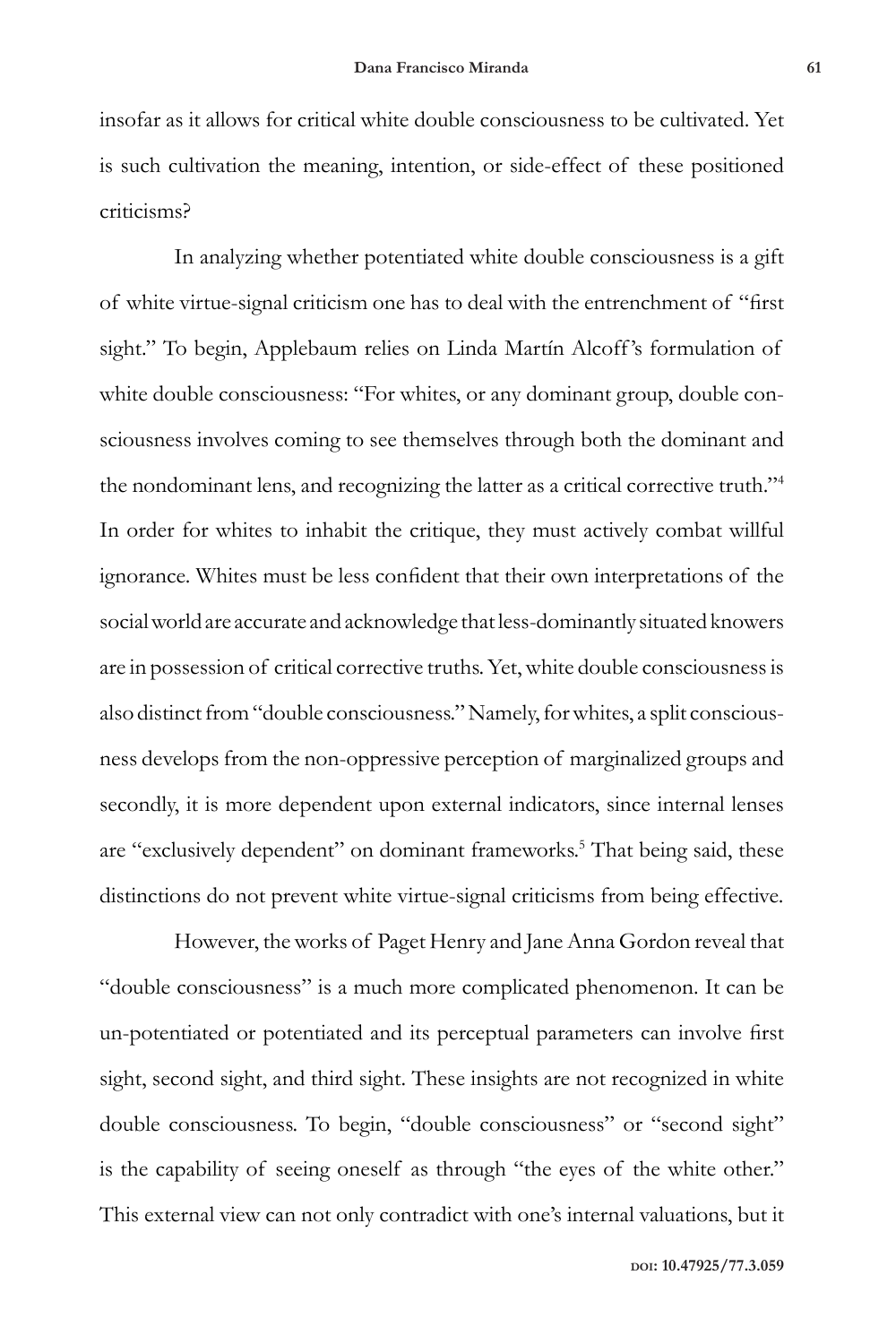can also lead to duplicity, resentment, and resignation. Double consciousness becomes "potentiated second sight" when one realizes that the formulation of the "Negro" is a construct of the European and Euro-American life-world: "When potentiated and capable of seeing through this caricature of 'the negro,' second sight becomes a powerful critical capability that gives the Africana subject special subjective access and insight into the dehumanizing capabilities of the white imperial subject by which the latter was able to create and impose this de-humanizing caricature of the African."6 This self-consciousness, although latent, can be developed through acquiring an independent standard ("third sight") or through "the recovery of a significant measure of first sight" where one can see oneself through their own eyes.7

However, Gordon argues that double consciousness functions differently for whites. She writes that, "For the basis of whiteness is a subordinated black life-world, the denial of its reality as a legitimate alternative point of view for consciousness. In other words, the recreation of Africans and Africana people as black Negroes does not appear as a problem for white first sight, which would appear to be intact and to suggest no need to look at the self through eyes of a black other."8 White first sight relies on the denial of an Africana or Black gaze. For criticism, such as that done by the white virtue-signal critic, to be effective it would have to develop a split consciousness. Yet, "double consciousness" is the product of an immobilizing oppression for blacks, which is absent for whites. For white double consciousness to be potentiated or critical it first has to be present. Yet, white virtue-signaling critiques are indicating the presence and entrenchment of white first sight, not a split consciousness. Whites who are already conflicted or who already value less-dominantly situated knowers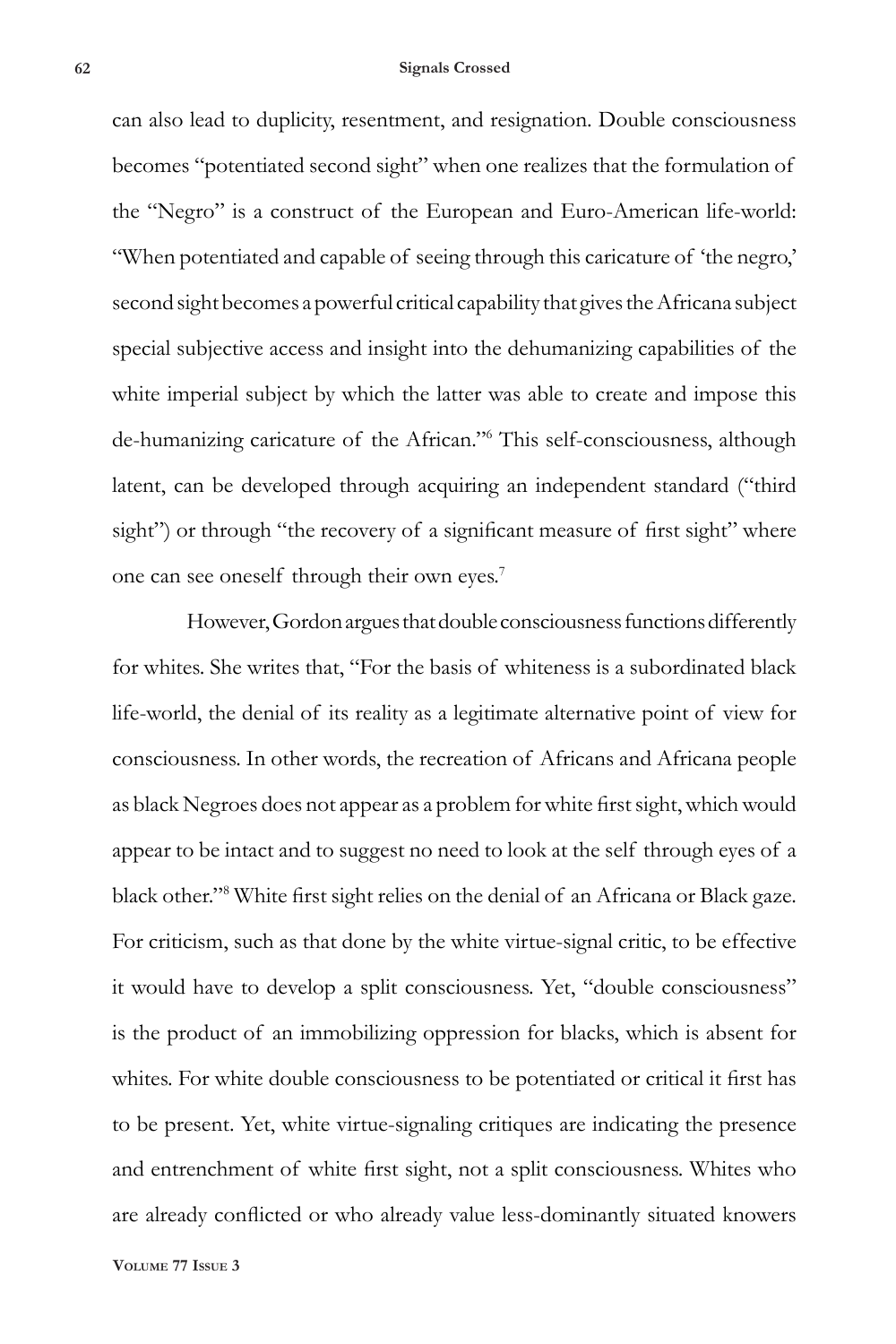might benefit, but the white virtue-signal critic can also be valued for providing a warning sign.

For instance, in "The Problem with Obama's Faith in White America," Tressie McMillan Cottom argues that part of existing as a Black American is in needing to "know our whites" for survival. She writes: "To know our whites is to understand the psychology of white people and the elasticity of whiteness. It is to be intimate with some white persons but to critically withhold faith in white people categorically."<sup>9</sup> Knowing one's whites can take many forms. I would argue that criticizing *white* virtue-signaling is done primarily by people of color to self-identify the empty commitments of whites towards antiracism and their remaining commitments towards whiteness. The act of criticizing is thus an act of observation and designation. The act of marking and tagging that is accomplished through acts of virtue-signaling criticism not only then have a Calling-Out Feature, rather they also have a Racial Banding Feature.

Racial Banding, much like the bird banding done by ornithologists, allows for individual identification and the tracking of whiteness. The white virtue-signal critical in levying a critique also lets dominated groups identify the complicit. Although bandings can be used to identify ideological distinctions, I refrain from using alternative terminology, such as racist banding, because white virtue-signaling is focused on racial innocence. Thus, while a banding might indicate racism, I think it is proper to focus on the maintenance of whiteness in the act of virtue-signaling. This type of identification functions in much the same way that *cave canem* (beware the dog) signs do or how "double consciousness" originally functions in the work of W.E.B. Du Bois: "Of them I am singularly clairvoyant. I see in and through them. I view them from unusual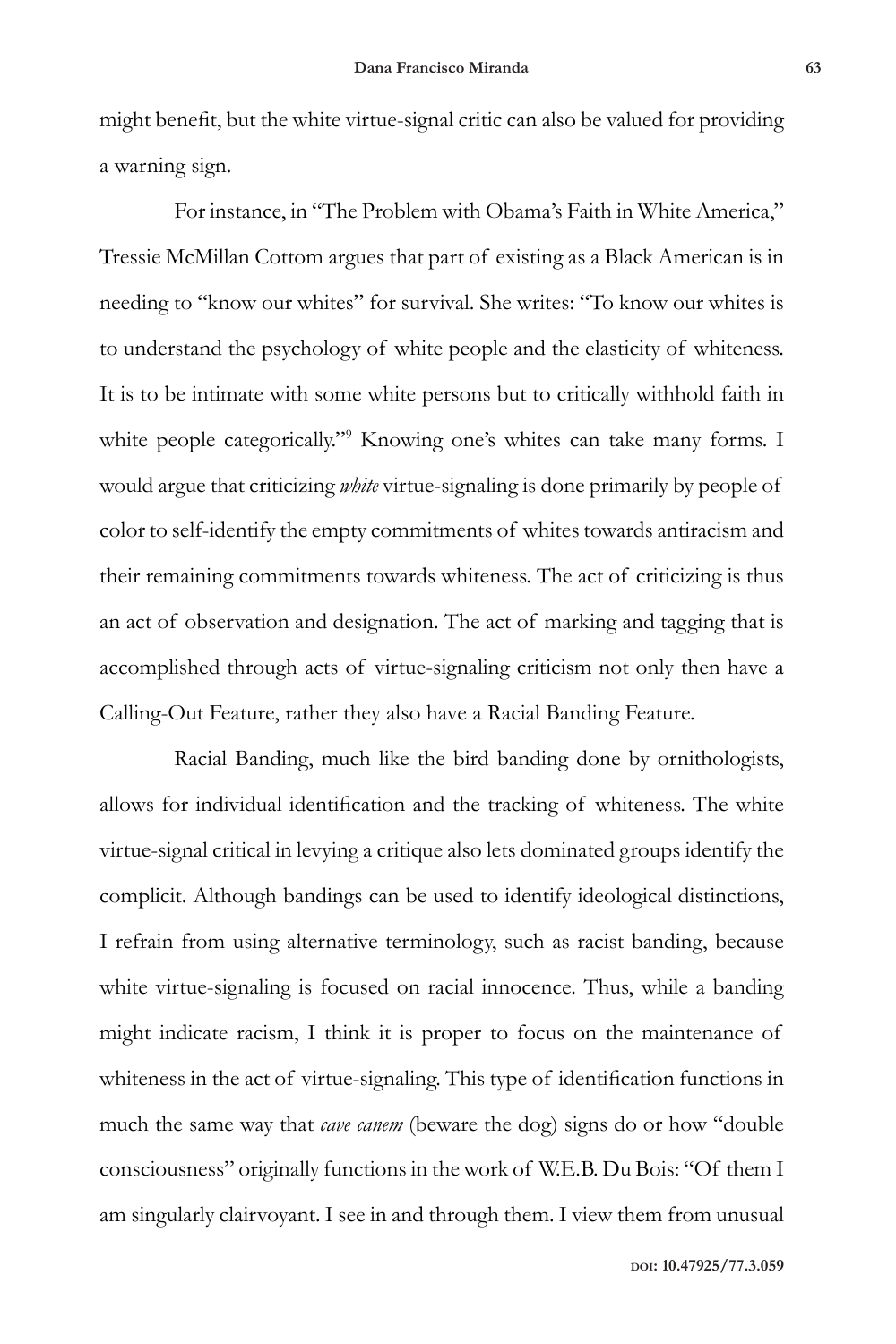points of vantage. Not as a foreigner do I come, for I am native, not foreign, bone of their thought and flesh of their language."10 White innocence seeks to preserve the attendant benefits, privileges, and licenses associated with whiteness, no matter the signals involved. The benefit of criticizing *white* virtue-signaling is then primarily directed towards other dominated groups or people of color. If criticism allows whites to know that their self-perception is still trapped in a racial fantasy land of "consensual hallucination," such transparency would only be secondary.11 Racial banding as practiced by the white virtue-signal critic functions to identify those dynamics of first sight masquerading as potentiated second sight.

 Barbara Applebaum, "The Non-Performativity of White Virtue-Signaling: Insights for Social Justice Pedagogy," *Philosophy of Education* 76 (same issue). Applebaum, "The Non-Performativity of White Virtue-Signaling." Applebaum, "The Non-Performativity of White Virtue-Signaling." Linda Martín Alcoff, *The Future of Whiteness* (Malden MA: Polity Press, 2015), 89

5 Applebaum, "The Non-Performativity of White Virtue-Signaling." 6 Paget Henry, "Gender and Africana Phenomenology," *The C.L.R. James Journal* 17, no. 1 (2011): 157.

7 Jane Anna Gordon, "Legitimacy from Modernity's Underside: Potentiated Double Consciousness," *Worlds & Knowledges Otherwise* 1, no. 3 (2006): 5. 8 Gordon, "Legitimacy from Modernity's Underside," 4.

9 Tressie McMillan Cottom, "The Problem with Obama's Faith in White America," *The Atlantic* (December 2016), https://www.theatlantic.com/poli